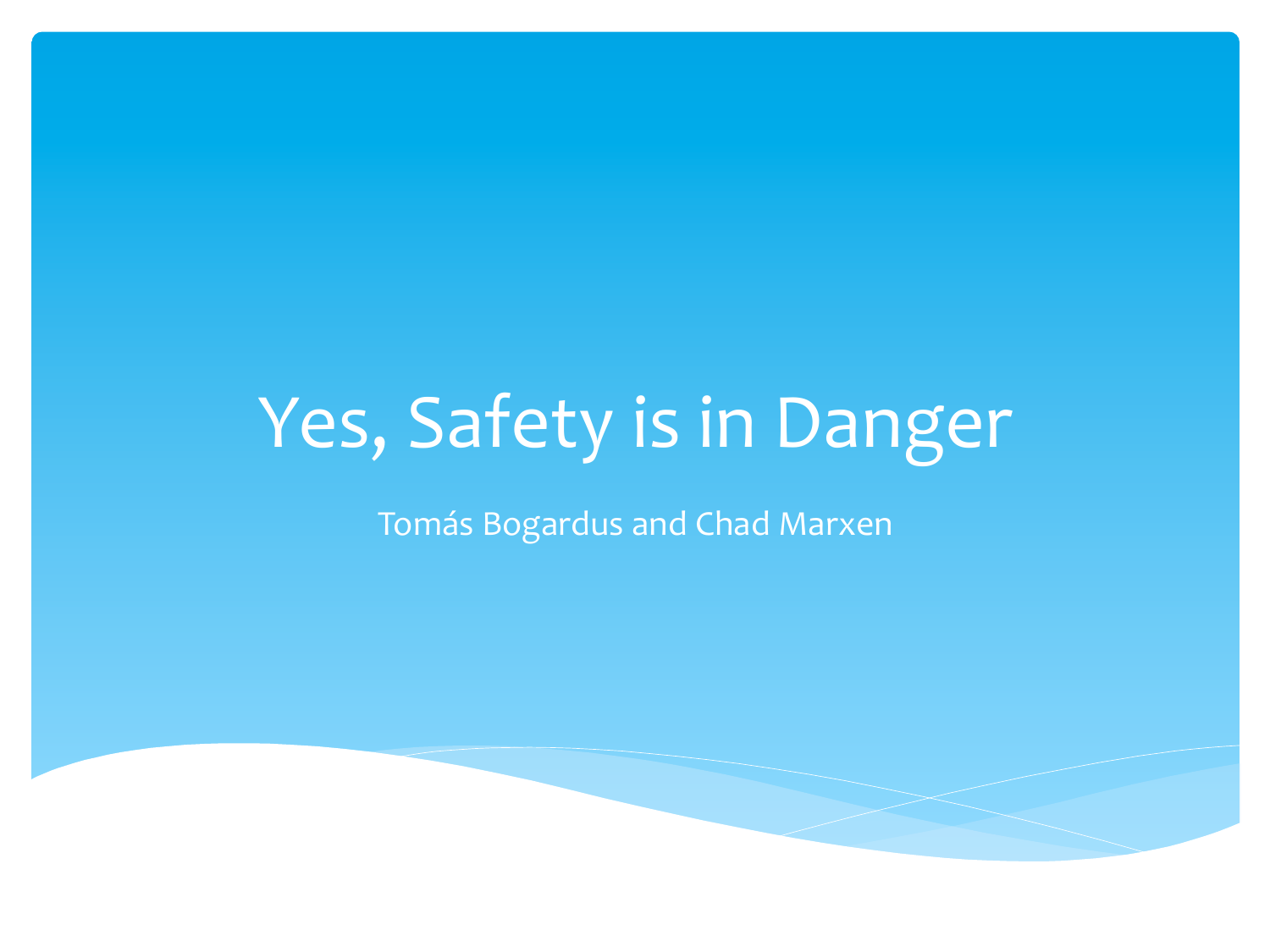## What's a safe belief?

- $*$  A subject's belief is safe just in case the method she employed to arrive at that belief did not put her in serious epistemic danger, that is, serious danger of arriving at a false belief thereby.
- $*$  To say that a subject's belief that p is safe is to say that, were she to believe that p via this method, p would be true.
- $*$  Not easily would she have believed falsely via that method.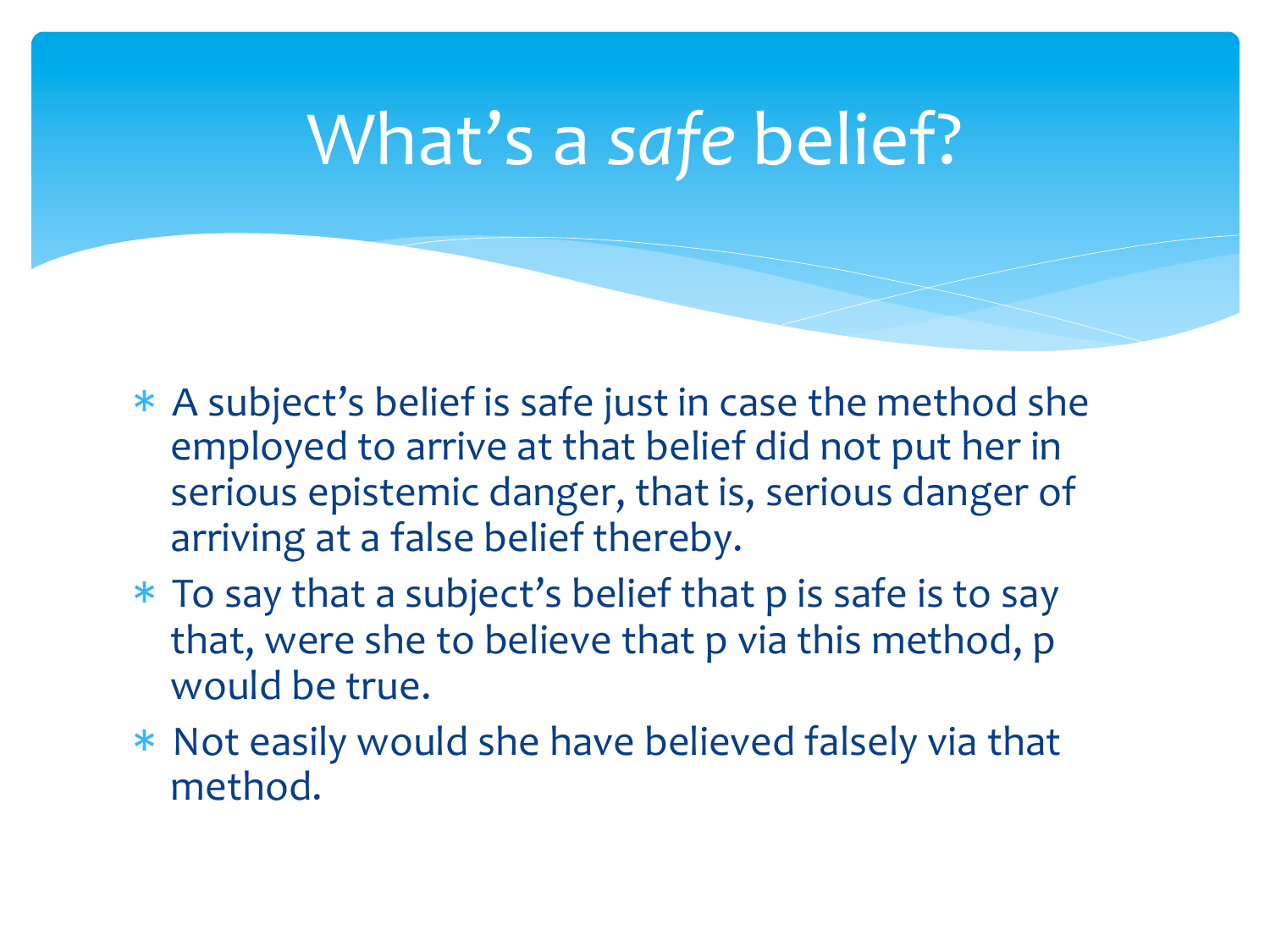#### Are all known beliefs safe?

- $*$  If the safety condition is true, then a given belief is known only if it is safe.
- \* Here's the general recipe for whipping up such a counterexample: first, pick the most virtuous belief-forming method you can imagine, and have a subject form a belief via that method.
- \* Second, add a twist of fate: put the method in danger of malfunctioning, but let the danger remain purely counterfactual.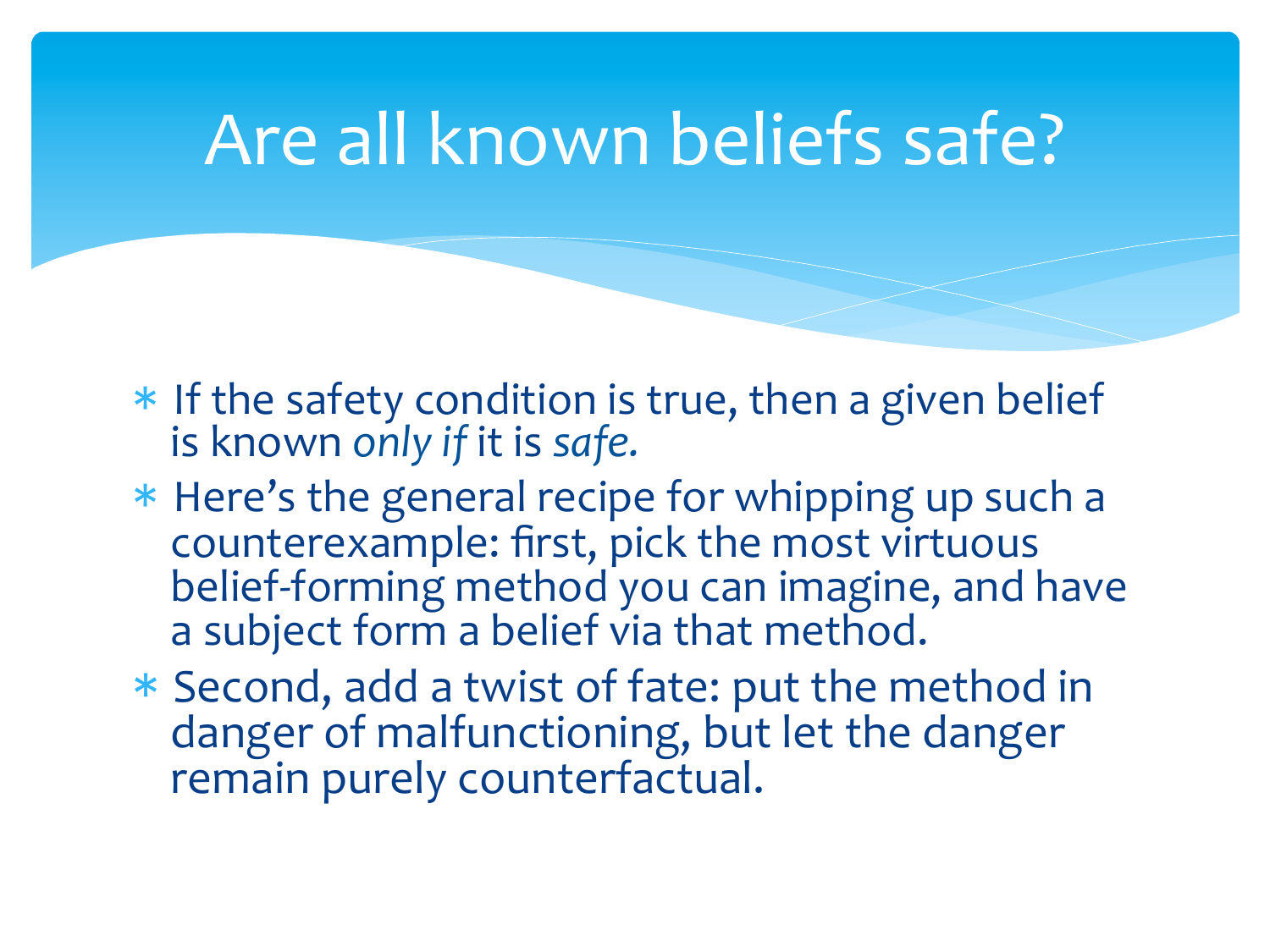## Atomic Clock

- \* Suppose that the world's most accurate clock hangs in Smith's office, and Smith knows this.
- $*$  This radiation sensor is very sensitive, however, and could easily malfunction if a radioactive isotope were to decay in the vicinity. This morning, against the odds, someone did in fact leave a small amount of a radioactive isotope near the world's most accurate clock in Smith's office.
- $*$  The clock is running normally at 8:22a.m. when Smith enters her office. Smith takes a good hard look at the world's most accurate clock—what she knows is an extremely well-designed clock that has never been tampered with—and forms the true belief that it is 8:22a.m.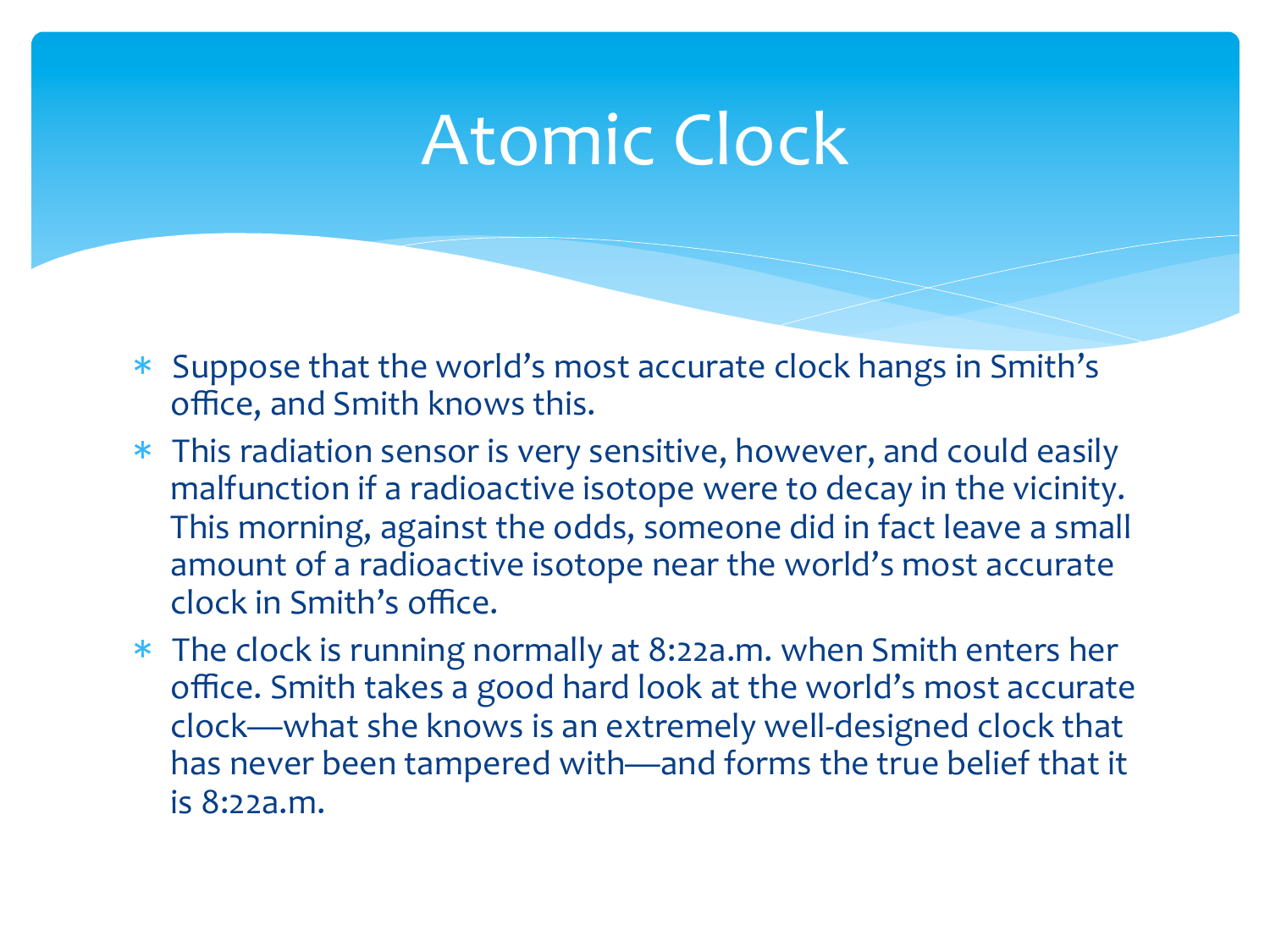## Preliminary Diagnosis

- \* Since that danger remains purely counterfactual—since the clock could have malfunctioned but in fact remained the world's most accurate clock; since things *could* have gone less well epistemically but *didn't*—it's quite tempting to allow that Smith knows the time on the basis of the clock.
- \* Very easily could she have believed falsely via that clock: had the isotope decayed, which it easily might have, Smith easily might have believed falsely on the basis of the clock.
- \* So, it seems that Atomic Clock is a case of a known belief that isn't safe.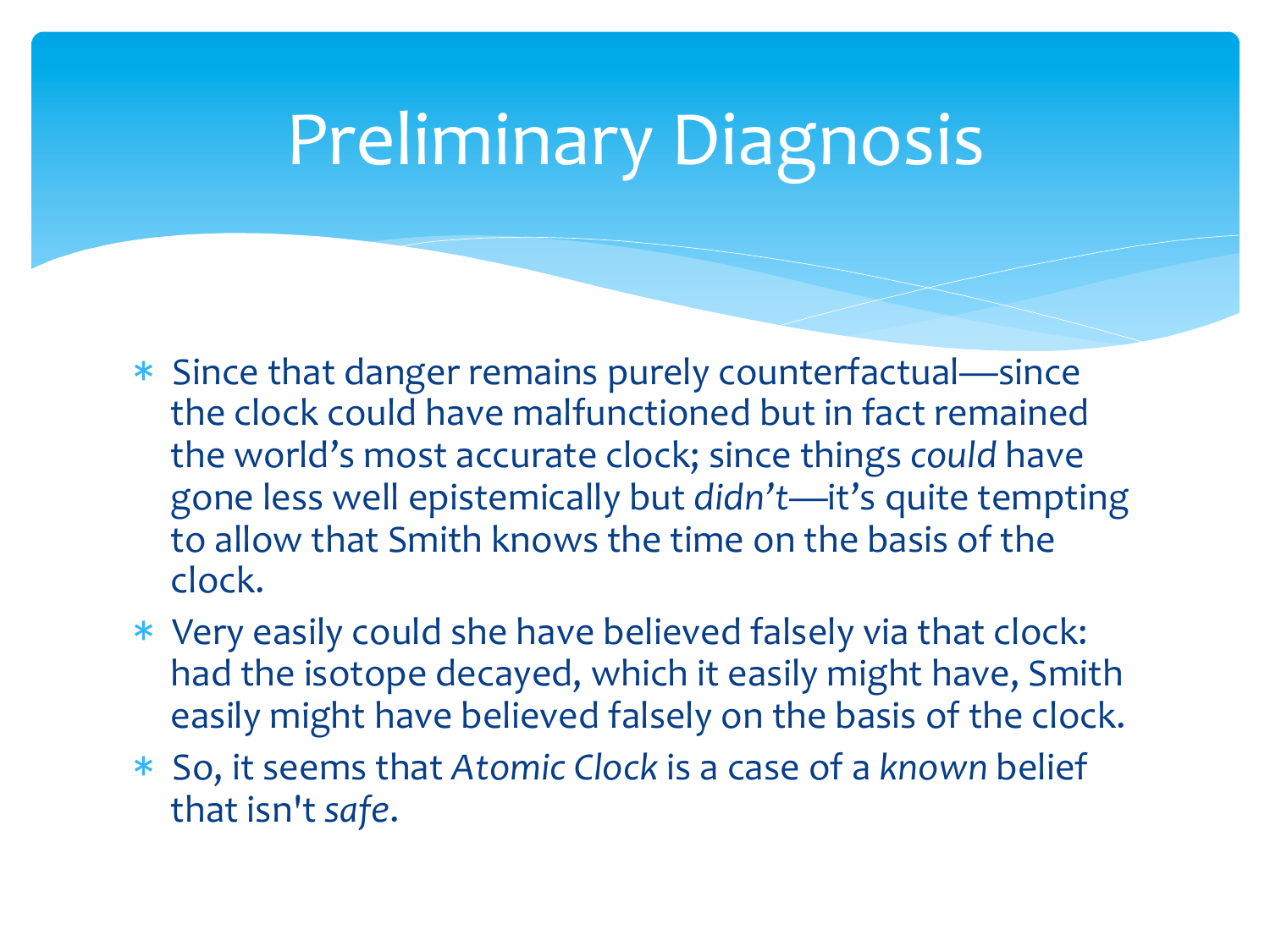## Is Smith's belief safe?

- $*$  As any timeshare owner can tell you, some things aren't how they seem.
- \* Fernando Broncano-Berrocal attempts to argue that **Atomic Clock** is not all it looks to be. He concedes that Smith does *know* the time on the basis of the clock. However, Broncano-Berrocal argues that, contrary to appearances, Smith's belief is formed safely in Atomic **Clock**.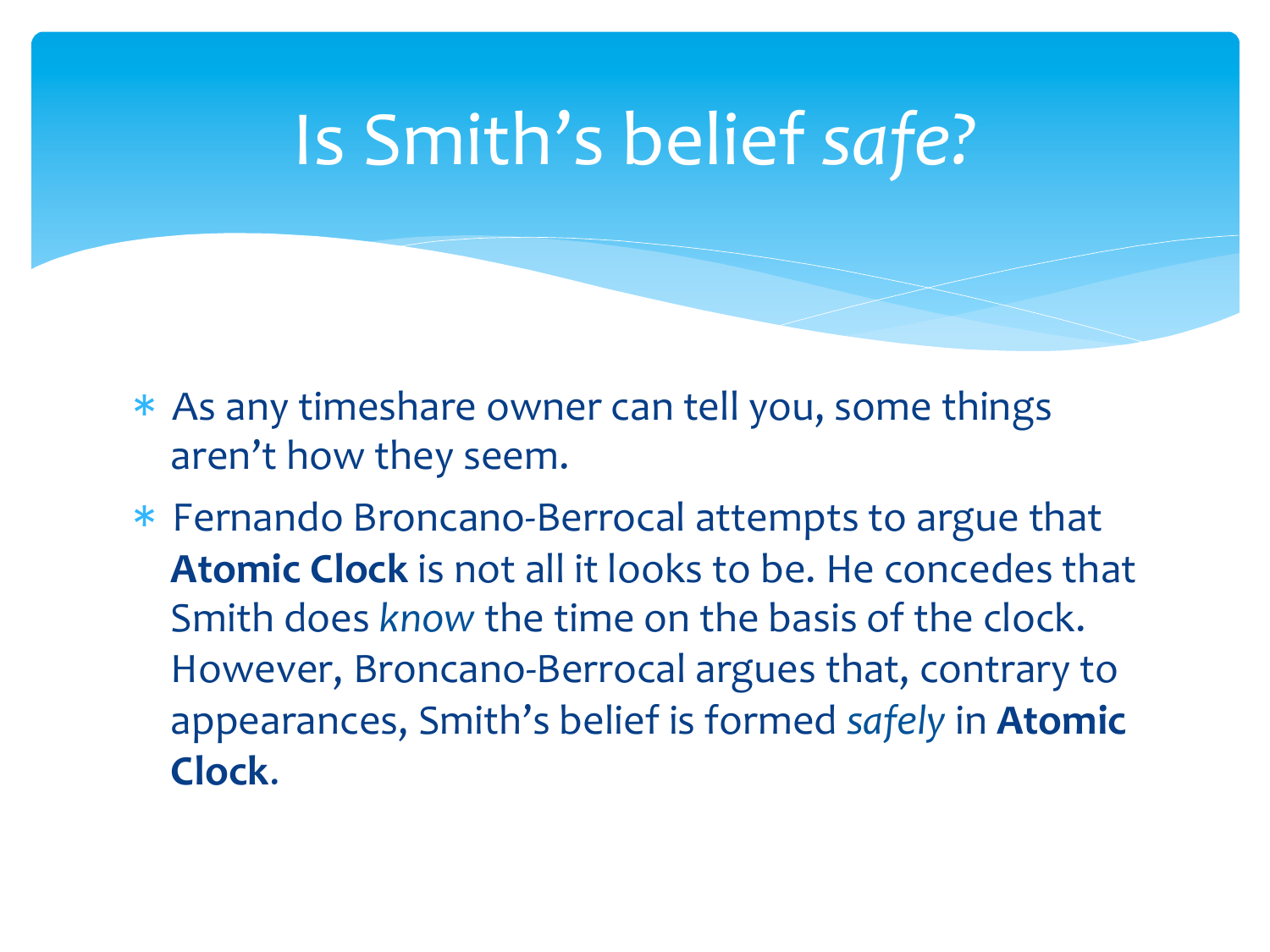## What method did Smith use?

- \* Evaluating whether the safety condition holds requires that we examine the method used by Smith in the actual world, and then compare the results of that very method in nearby possible worlds.
- \* Checking a broken clock is a different way of forming beliefs about the time than is checking a working clock. The method that Smith actually uses—checking the world's most accurate clock—is different from the method that would easily have led her astray, namely checking a clock that was stopped by that radioactive isotope.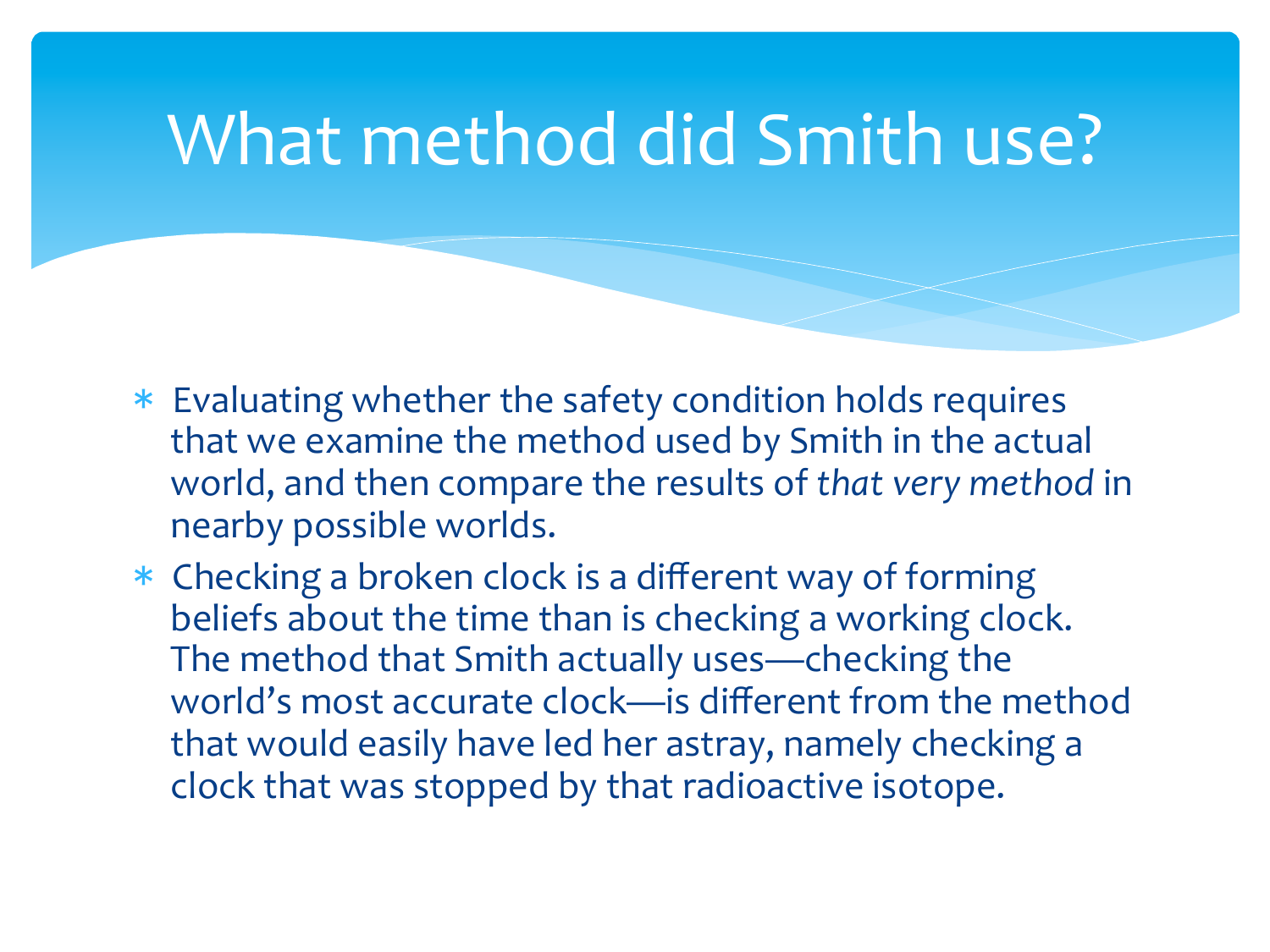## Broncano-Berrocal Proposal

- $*$  Even though they feel the same "from the inside," forming a belief about the time via this clock while it's working is different from forming such a belief *vig this clock while it's broken*.
- \* (R4) For any type of method of belief-formation *m1* and for any type of method of belief-formation  $m_2$ ,  $m_1 = m_2$  if and only if
	- \* (i)  $m_1$  and  $m_2$  are globally reliable to the same degree with respect to the same field of propositions and the same range of circumstances,
	- $*$  (ii) they are both based on vision or olfaction or audition or taction or gustation or testimony or deduction or induction or memory etc., and
	- \* (iii) the circumstances in which the target belief is formed via *m*, are in the set of circumstances with respect to which  $m<sub>1</sub>$  is globally reliable.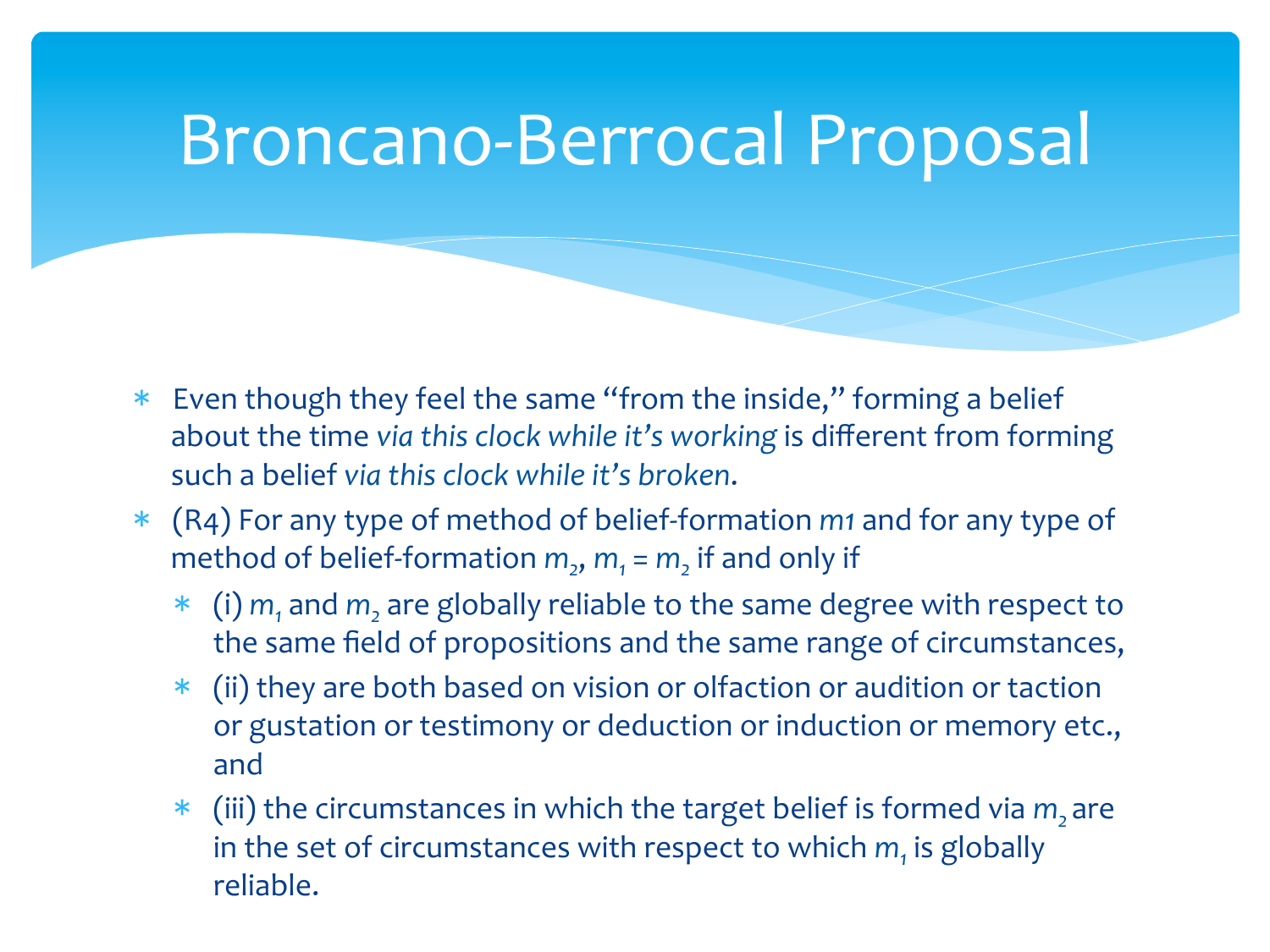## If Broncano-Berrocal is right, is Smith's belief safe?

- \* Broncano-Berrocal claims that "[i]n the circumstances in which Smith uses  $m_2$ , a radioactive isotope has decayed disrupting the clock's sensor and stopping the clock.
- \* Those circumstances are not in the set of circumstances with respect to which  $m_{\eta}$ , Smith's actual method, is globally reliable.<br>Therefore, condition (iii) does not hold.''
- \* And therefore, **Atomic Clock** does not, contrary to appearances, feature a subject who knows via a method that could have gone awry. It features, rather, a subject who knows via a method  $\alpha$ working clock), but who easily might have failed to know via a *different* method that would have been indistinguishable to her<br>"from the inside" (a broken clock). But that doesn't show that the method the subject *actually* used was unsafe.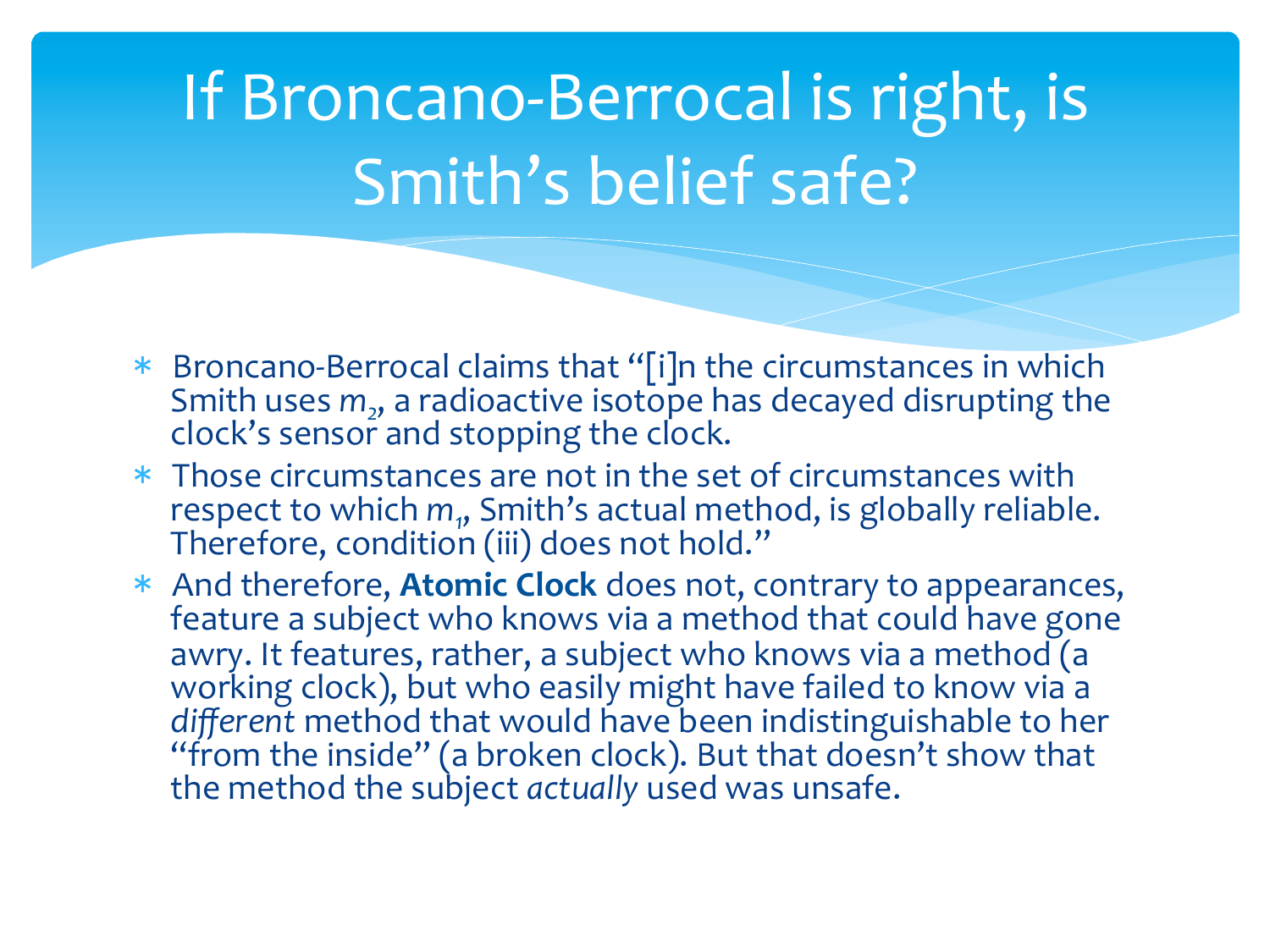#### Broncano-Berrocal's Argument

- \* 1. If (R4) is true, then Smith's belief is *safe* in Atomic Clock.
- $*$  2. (R4) is true.
- \* 3. Therefore, Smith's belief is *safe* in Atomic Clock.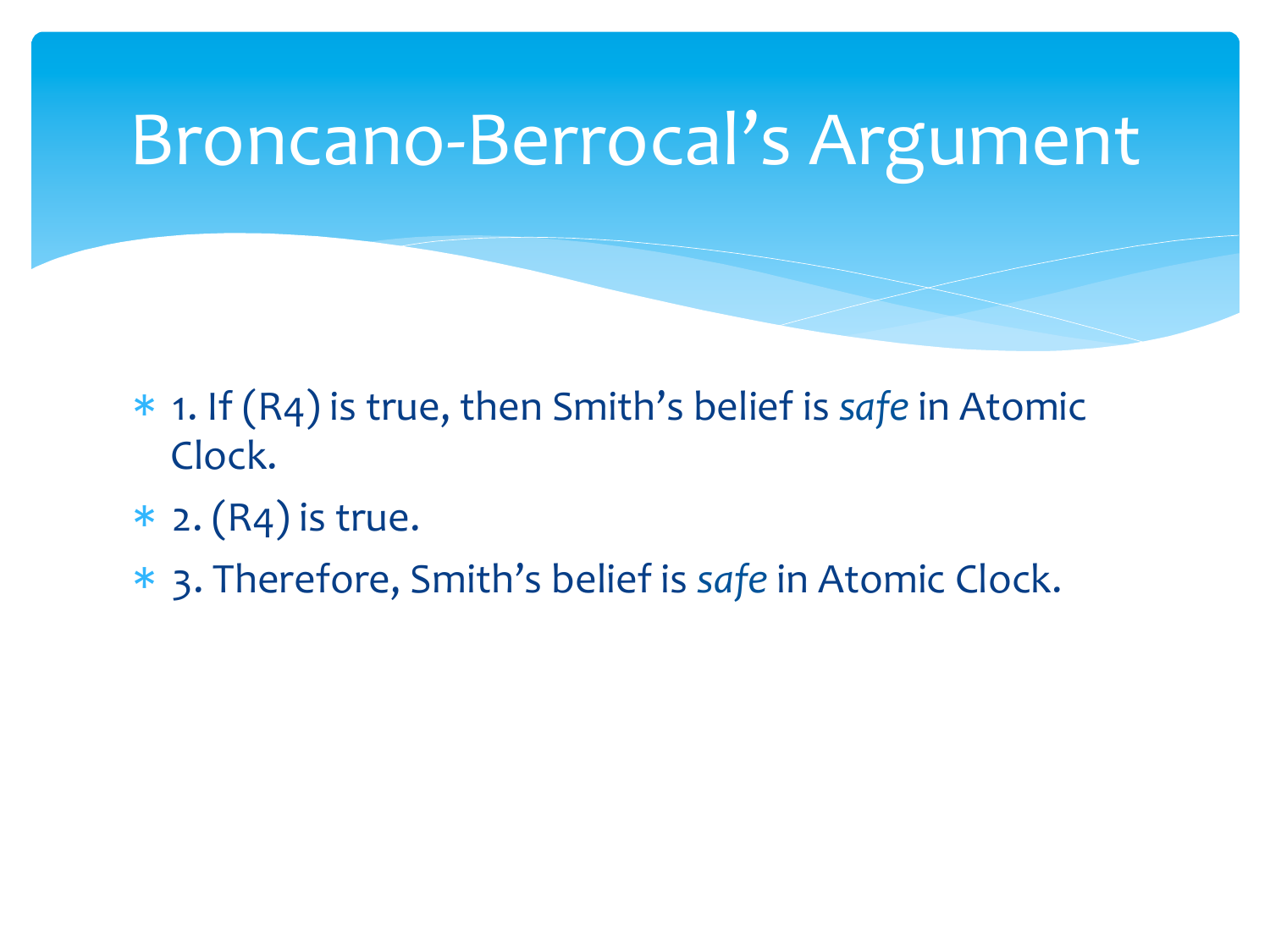# Our response

 $*(R4)$  is false.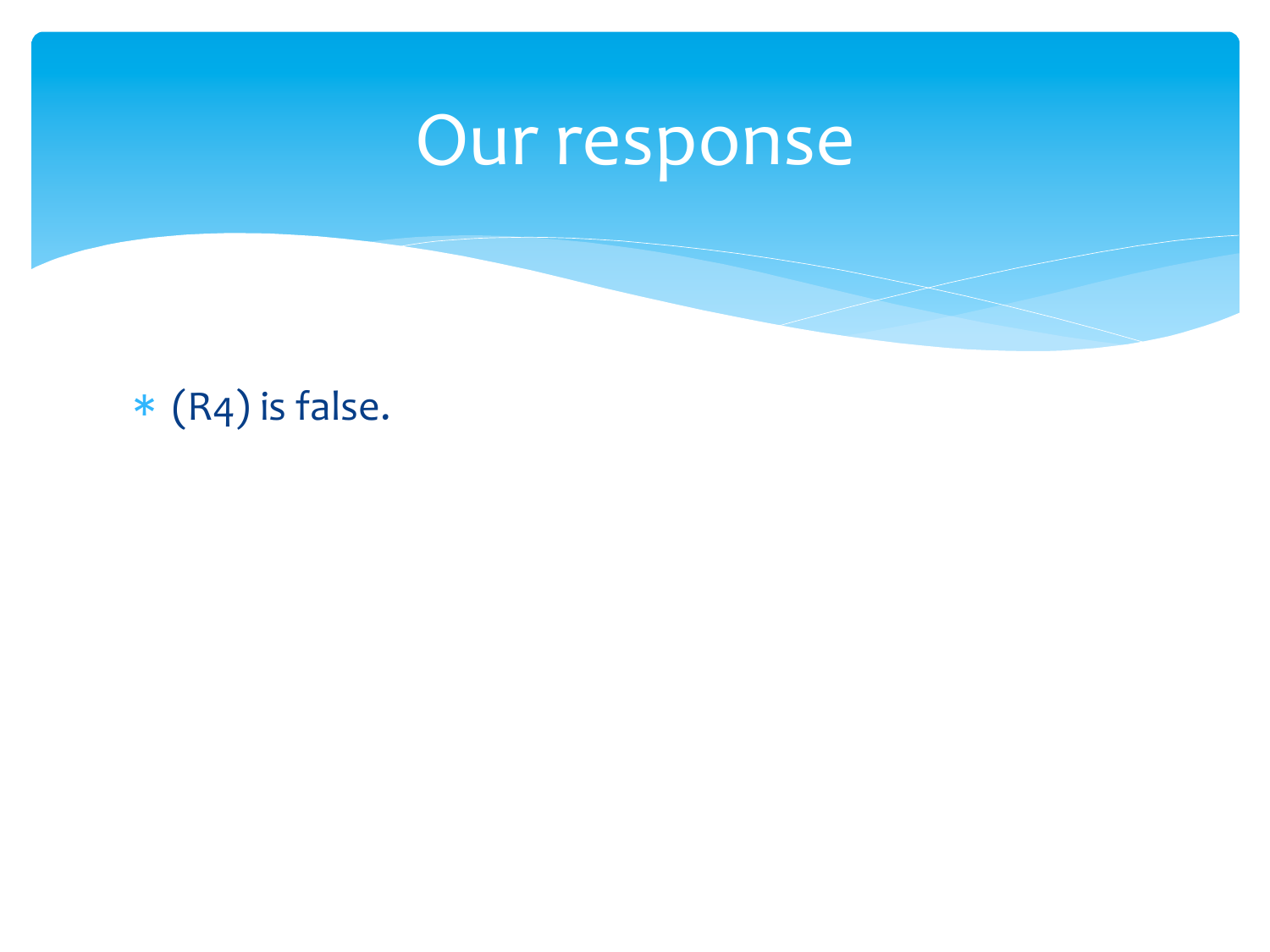# Why is (R4) false?

- $*$  First,  $(R4)$  entails that there are no unreliable methods.
- $*$  Second, (R4) entails that there are no reliable methods that have failure conditions.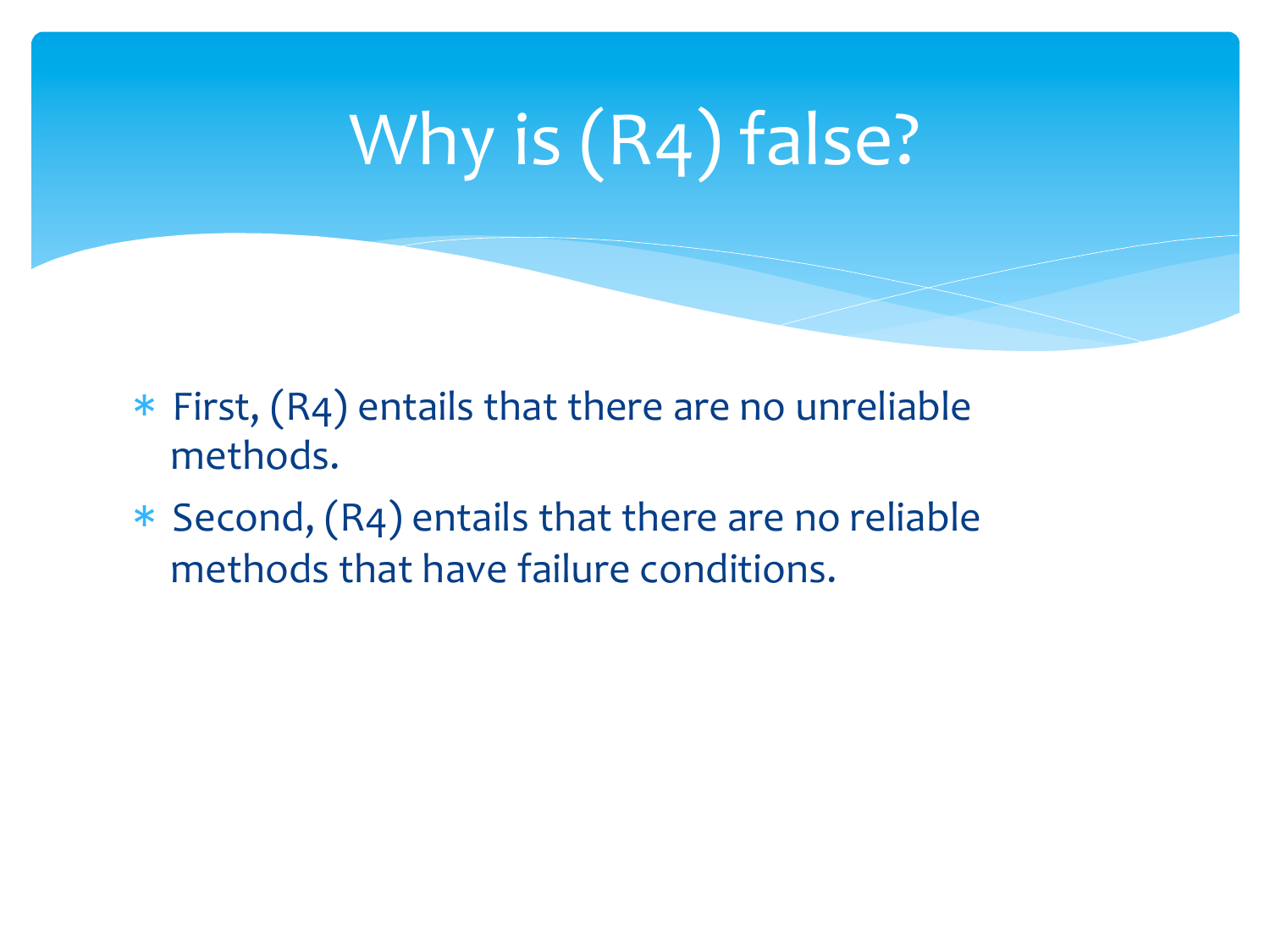#### Are there unreliable methods?

- \* Are there any unreliable ways of forming beliefs? No need to answer; of course there are.
- \* Take tyromancy: divination based on observing cheese, especially when it is coagulating. Call that method "m<sub>1</sub>," and imagine employing it to arrive at some belief: you consult your coagulating cheese, and interpret its pattern as predicting that the Democrats will gain control of the United States House of Representatives in 2014.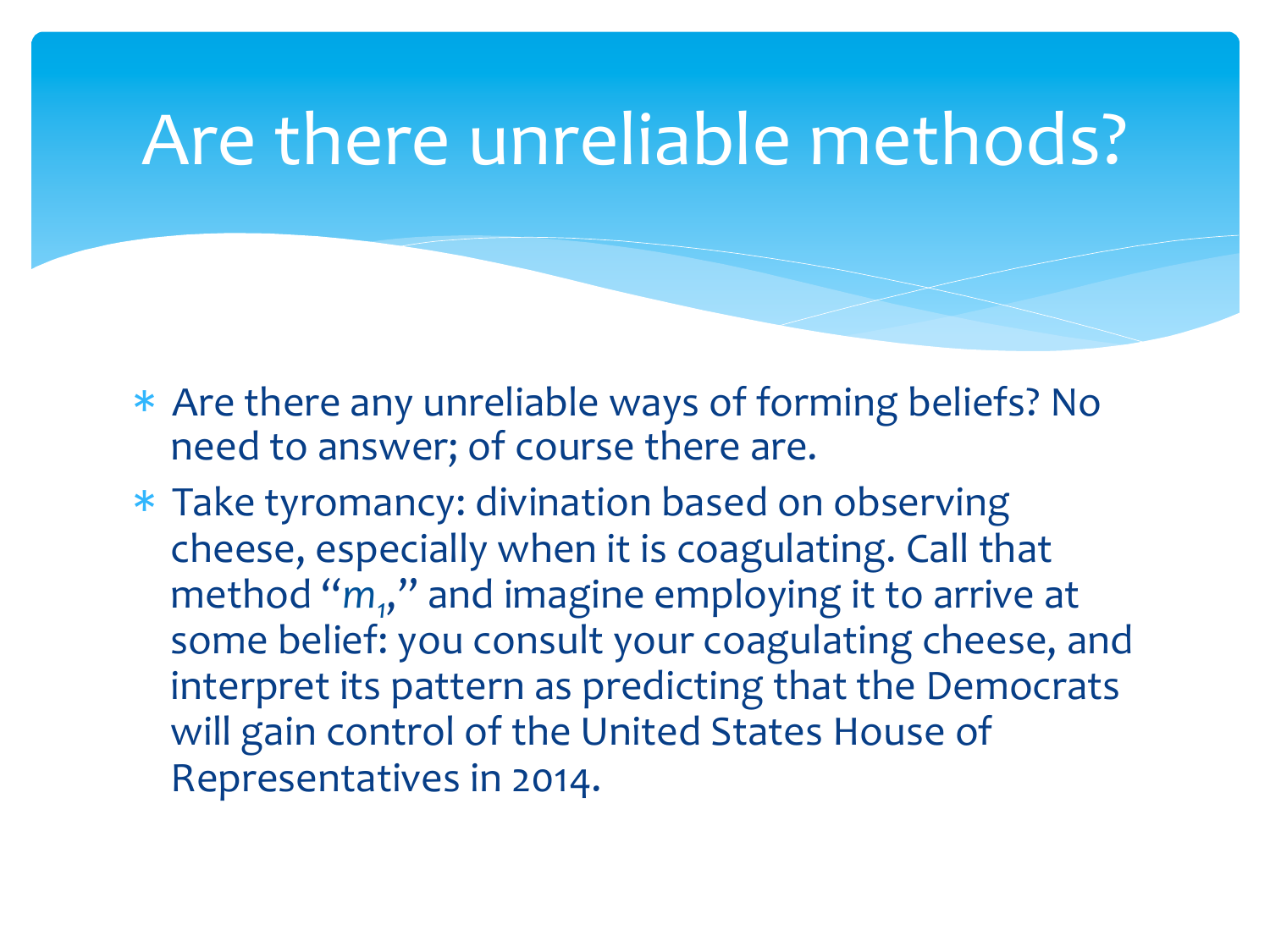#### Are there unreliable methods?

- \* Now imagine using that method again, at some later time, in similar circumstances, to answer the same question. On the second occasion, call it " $m_2$ ." Is  $m_1 = m_2$ ? By hypothesis, yes, it's the same terrible method: tyromancy. So far, so good; this all seems perfectly possible.
- \* (R4) For any type of method of belief-formation *m1* and for any type of method of belief-formation  $m_2$ ,  $m_1 = m_2$  if and only if
	- $*$  (iii) the circumstances in which the target belief is formed via *m*<sub>2</sub> are in the set of circumstances with respect to which  $m<sub>1</sub>$  is globally reliable.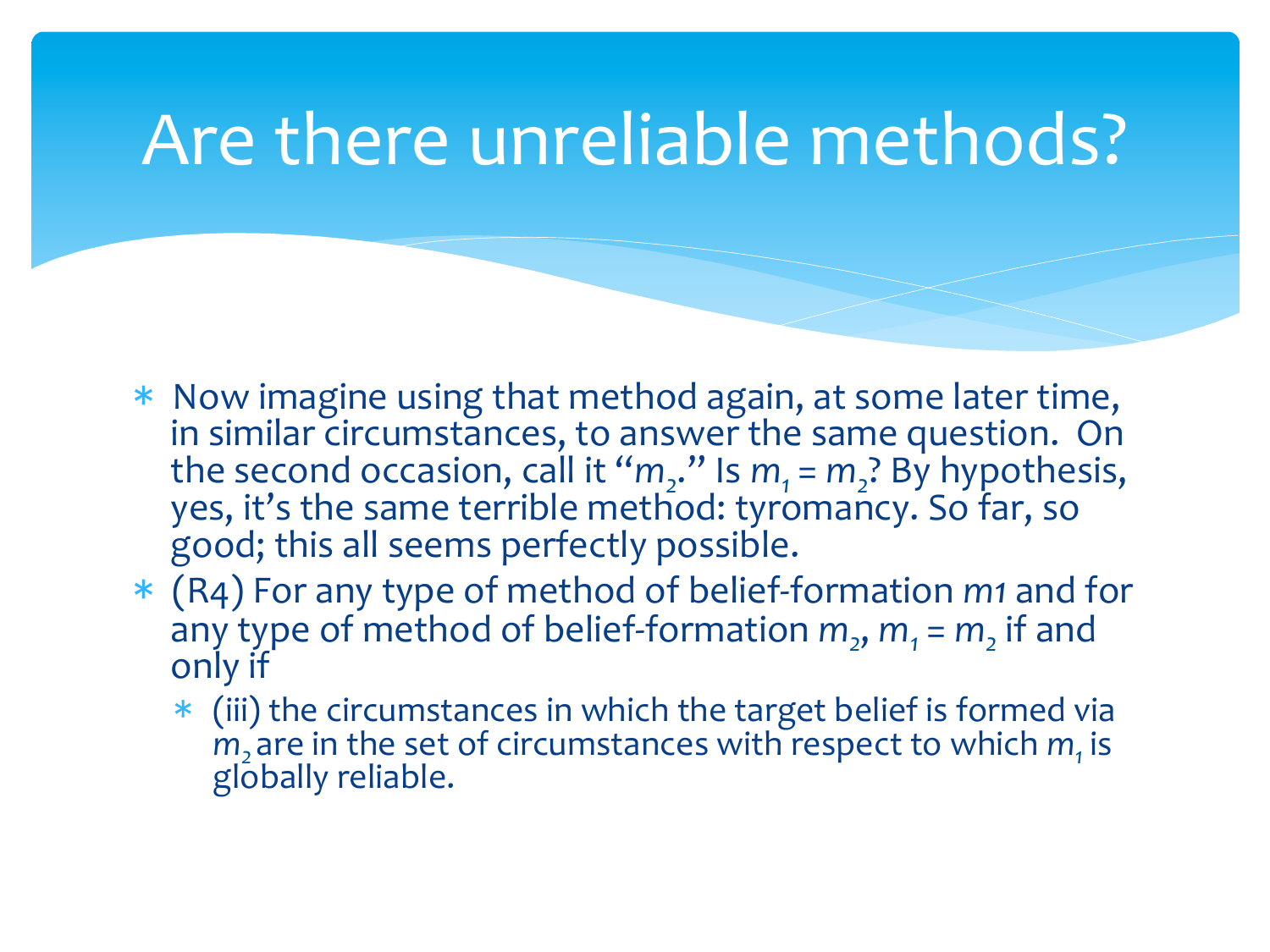## Can a reliable method ever fail?

- $*$  Suppose, for example, that you form a belief about the product of a complicated multiplication problem on the basis of your electronic calculator here, dry, at sea-level. name that method "m<sub>1</sub>."
- \* Now suppose you use your calculator again, but this time under water, where calculators like that are unreliable. On that second occasion, baptize the method you used "m<sub>2</sub>."  $Im_1 = m_2$ ?
- \* Intuitively, we'd say, yes of course: you've used the same method in two different circumstances (the first auspicious, the second not).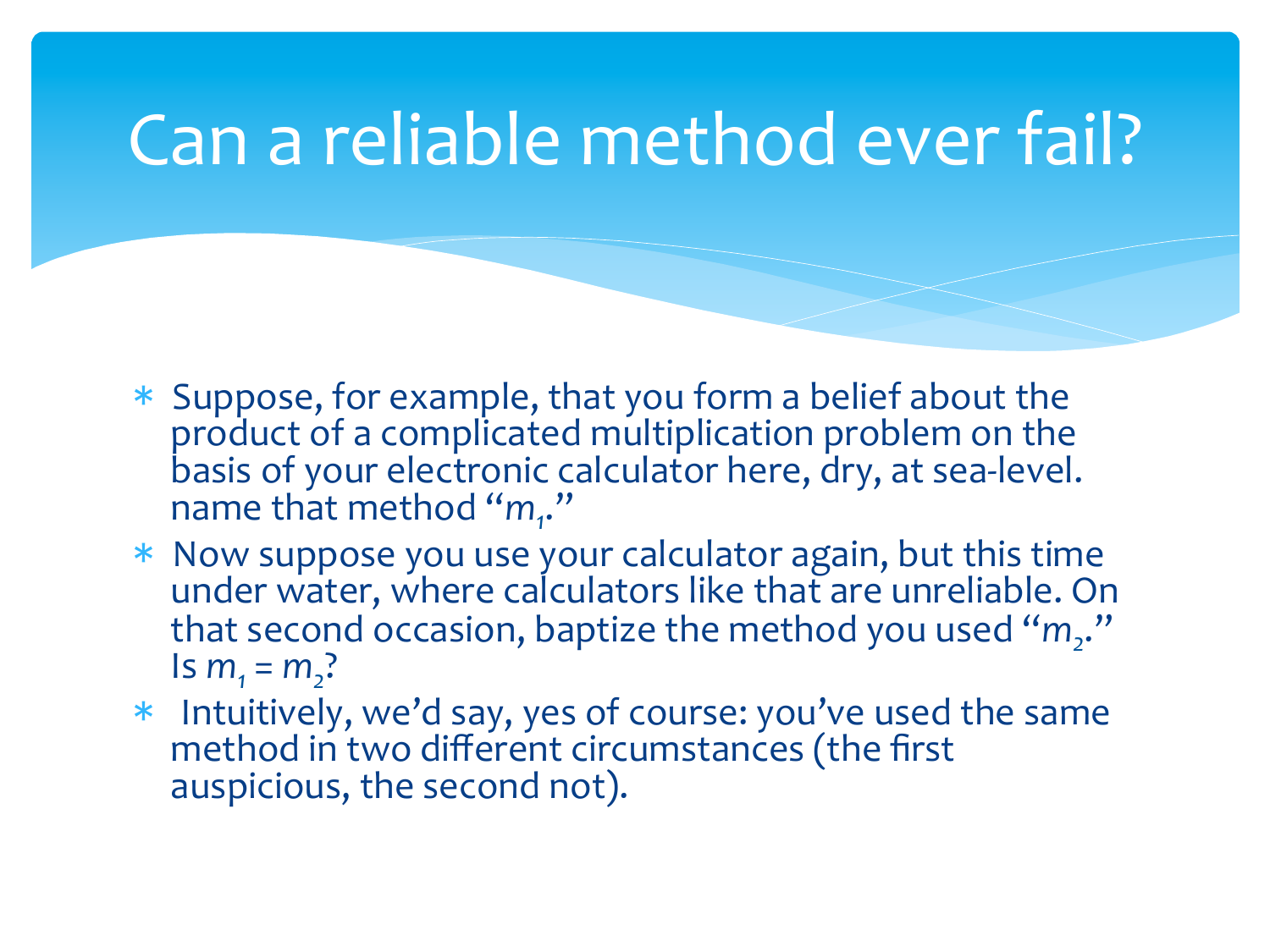#### Can a reliable method ever fail?

- \* (R4) For any type of method of belief-formation *m1* and for any type of method of belief-formation  $m_2$ ,  $m_1 = m_2$  if and only if
	- $*$  (iii) the circumstances in which the target belief is formed via *m*<sub>2</sub> are in the set of circumstances with respect to which *m*<sub>1</sub> is globally reliable.
- $*$  In the case we described, condition (iii) is not satisfied. The circumstances in which the target belief is formed via *m*<sub>2</sub> are *not* in the set of circumstances with respect to which  $m<sub>1</sub>$  is globally reliable. By hypothesis,  $m<sub>1</sub>$  is unreliable under water, and  $m_2$  was used under water. So,  $(R4)$  entails that  $m1 \neq m2$ .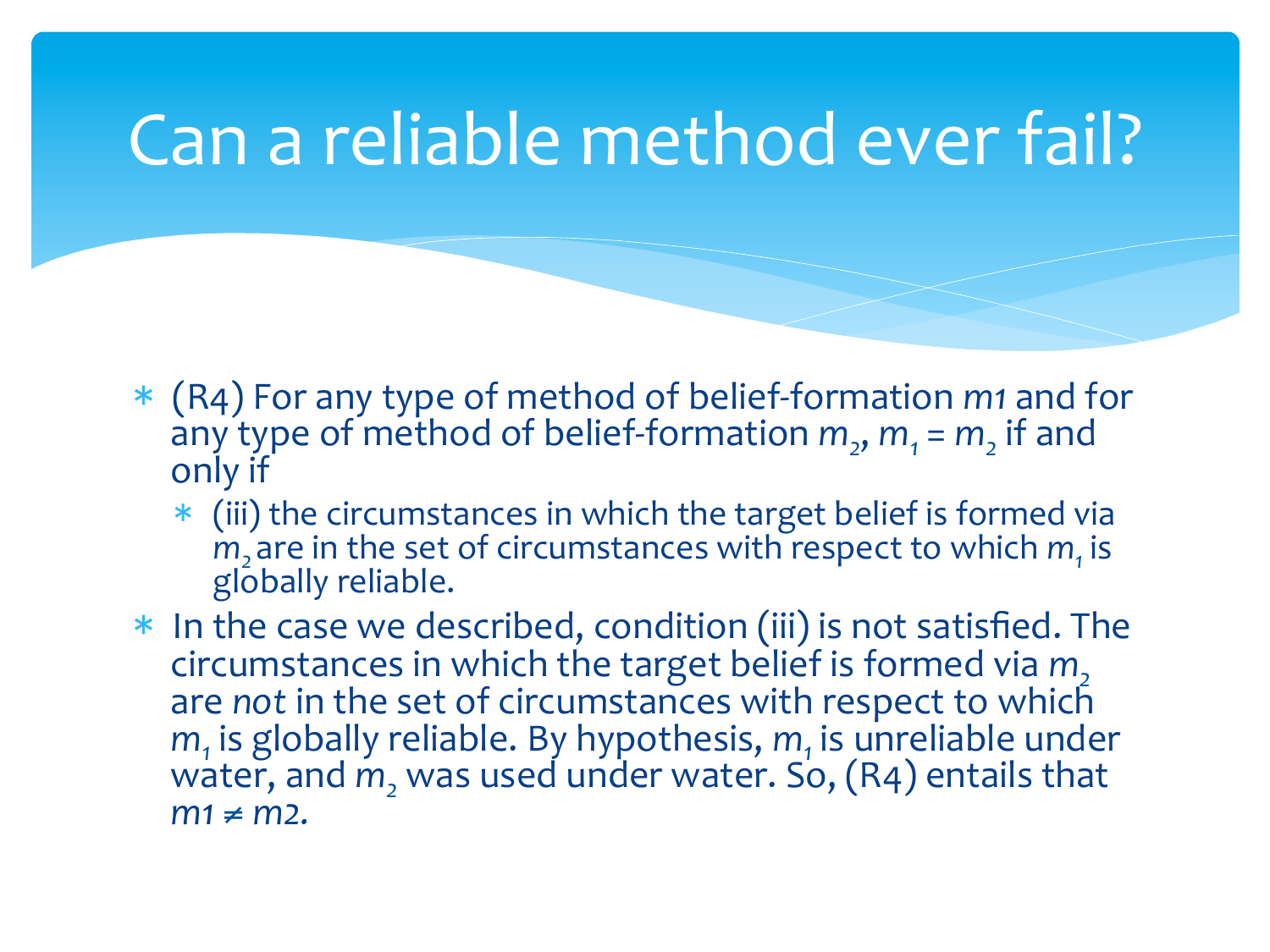## Should one accept (R4)?

- \* Broncano-Berrocal offers the safety theorist a victory so ruinous it's tantamount to defeat. Instead, let's cleave to the conviction that methods can fail.
- \* In **Atomic Clock**, Smith's clock is the same method of telling the time whether the clock is running or stopped (though we suggest you use that method only when it's running).